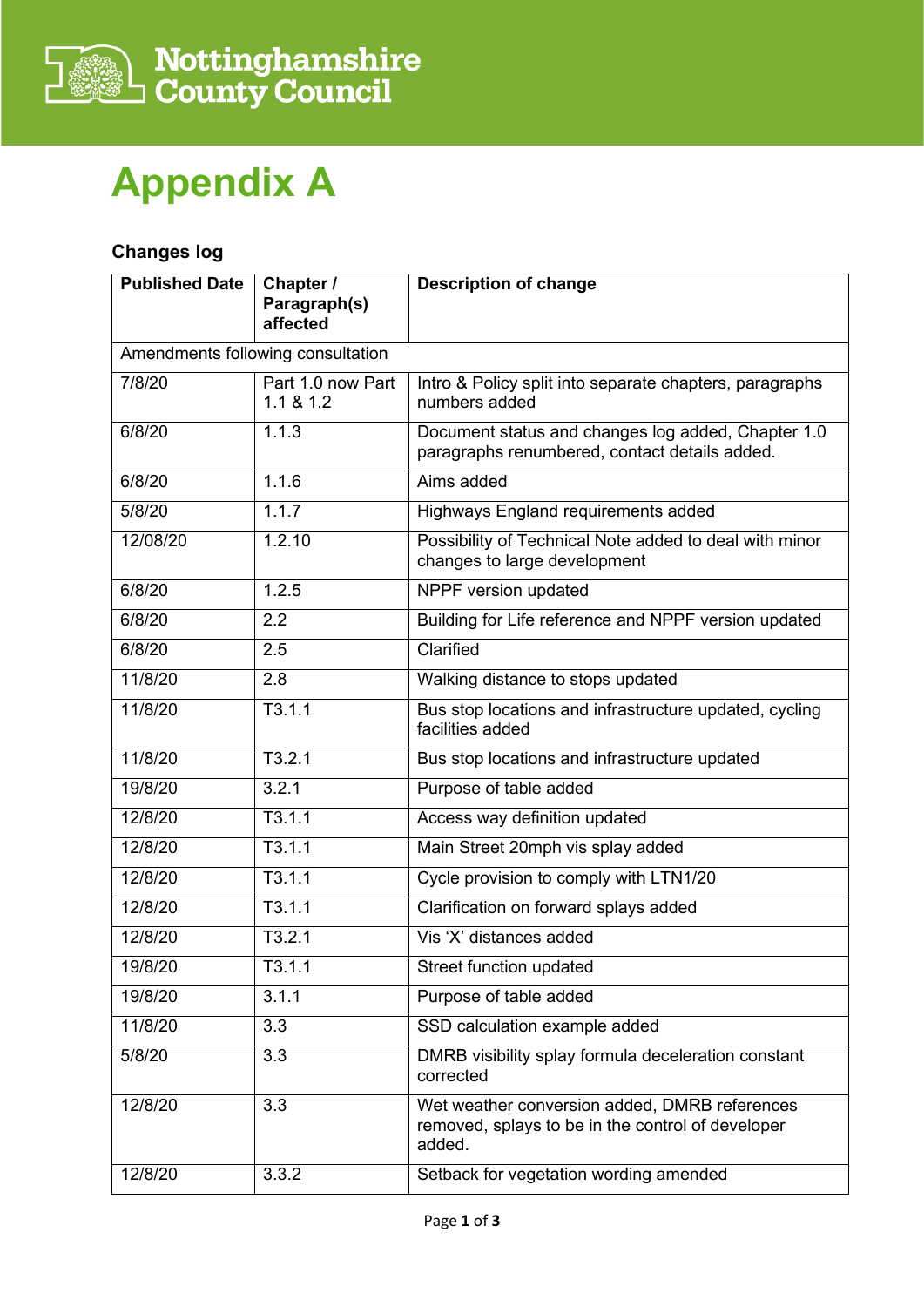| 6/8/20                                        | 3.8             | Paragraph numbers added to bin storage                                                                        |  |  |
|-----------------------------------------------|-----------------|---------------------------------------------------------------------------------------------------------------|--|--|
| 11/8/20                                       | 4.1.1           | Parking requirement for HMOs, retirement homes,<br>sheltered accommodation etc. added and option to<br>survey |  |  |
| 12/8/20                                       | 4.1.1           | Garage door dimensions amended                                                                                |  |  |
| 12/8/20                                       | 4.1.13          | Cables not to obstruct footways etc. added                                                                    |  |  |
| 6/8/20                                        | 4.2.6           | Table update considering LTN 1/20                                                                             |  |  |
| 6/8/20                                        | 4.1.8           | Narrative updated considering LTN 1/20                                                                        |  |  |
| 6/8/20                                        | 5.1.13          | Equilibrium CBR clarified                                                                                     |  |  |
| 6/8/20                                        | 5.1.17          | Binder course thickness increased from 50mm to 60mm                                                           |  |  |
| 6/8/20                                        | 5.1.45 & 5.1.46 | Adoption of trees and verges clarified                                                                        |  |  |
| 12/8/20                                       | 5.1.40          | Clarity added to street lighting requirements                                                                 |  |  |
| 11/08/20                                      | 6.5             | Bus stop details added                                                                                        |  |  |
| 11/08/20                                      | 7.5             | Bus stop details added                                                                                        |  |  |
| 6/8/20                                        | Throughout      | Table references added                                                                                        |  |  |
| 11/8/20                                       | 8.0             | Commuted sum example added                                                                                    |  |  |
| 8/9/20                                        | 1.2, 3.2, 4.2   | Use class references removed                                                                                  |  |  |
| 22/9/20                                       | 1.8             | Use of DMRB added, paragraphs renumbered                                                                      |  |  |
| 30/9/20                                       | 1.1.7           | Added to encourage walking and cycling                                                                        |  |  |
| 22/10/20                                      | 5.2.4 & T5.2.1  | Infiltration rates added & gully spaces corrected                                                             |  |  |
| 2/11/20                                       | 5.2             | SUDS/Soakaways advice revised                                                                                 |  |  |
| 17/12/20                                      | T3.1.1          | Minimum carriageway width for cyclists at refuges<br>added                                                    |  |  |
| 21/12/20                                      | 5.1.18          | Typo removed text clarified                                                                                   |  |  |
| 8/1/21                                        | T1.2            | Drive-thru restaurants added                                                                                  |  |  |
| 18/1/21                                       | 3.1             | Turning heads updated                                                                                         |  |  |
| Amendments following adoption and publication |                 |                                                                                                               |  |  |
| 13/4/21                                       | T5.1.4          | Residential access way surface course typo corrected<br>to AC 10                                              |  |  |
| 13/4/21                                       | 1.2.8           | Reference to Appendix C added                                                                                 |  |  |
| 13/4/21                                       | Appendix C      | Appendix C added                                                                                              |  |  |
| 27/4/21                                       | 5.1.4           | BS reference corrected to BS EN 1340                                                                          |  |  |
| 29/4/21                                       | 4.1.10          | Residential turning head image updated                                                                        |  |  |
| 29/4/21                                       | 5.2.17 & T5.2.1 | Gully spacing updated                                                                                         |  |  |
| 12/5/21                                       | 5.1.15          | Types of capping layer clarified                                                                              |  |  |
| 12/5/21                                       | 7.5             | Electrical works requirements extended to include street<br>lighting and illuminated signing                  |  |  |